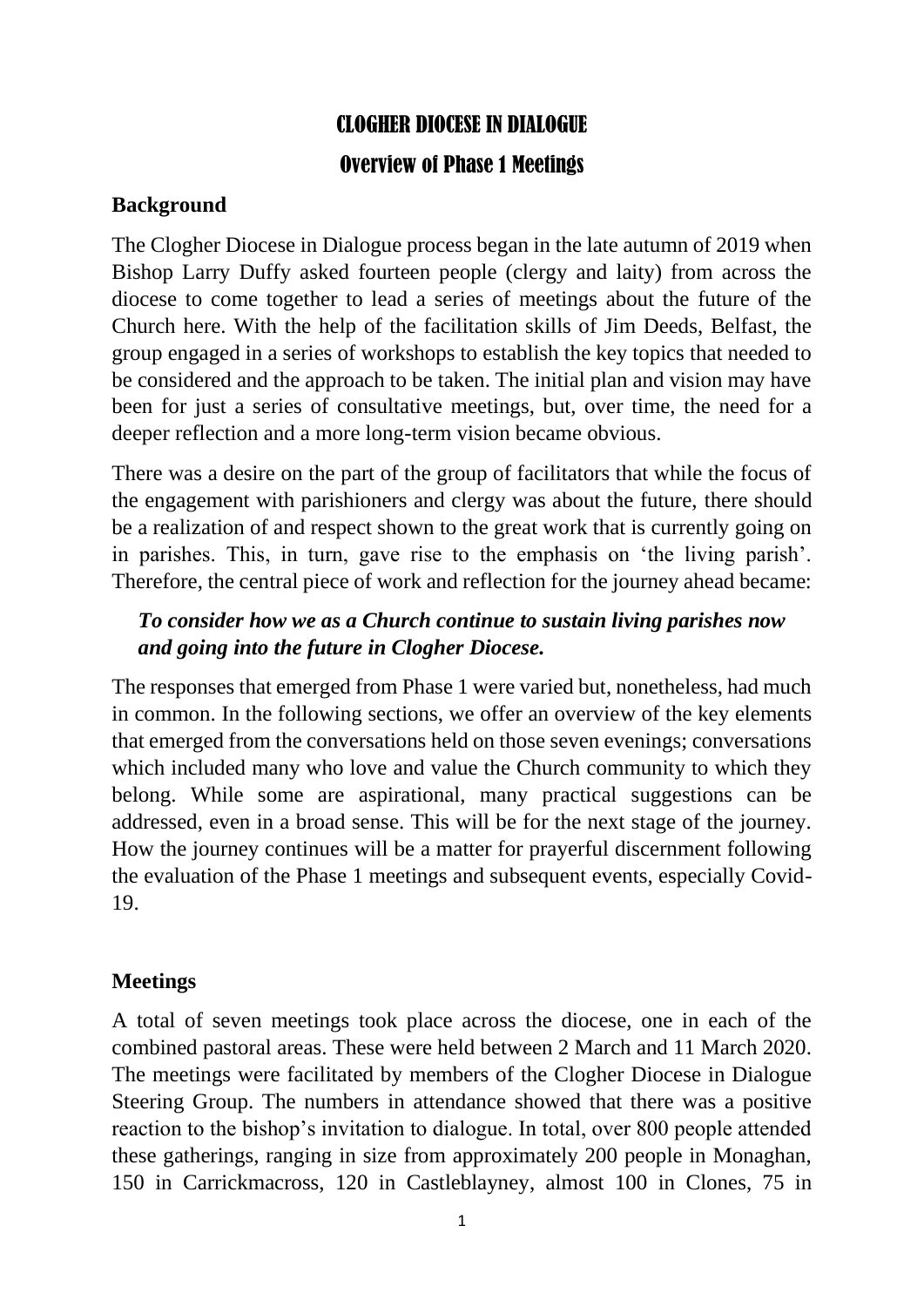Fintona, over 100 in Enniskillen and almost 70 in Pettigo. In terms of male v female, there was a reasonable representation of both. However, with some exceptions, there was a noticeable absence of younger participants in most of the meetings.

Each meeting followed the same format, using a powerpoint presentation which was agreed upon at group level, with just minimal adaptations.

## **Questions Discussed**

Essentially those attending each meeting discussed three questions:

- 1. Expectations: What do you want to take away from this meeting?
- 2. Essentials: What are the essential things that happen in living parishes and who does them?
- 3. Doing Differently: In the light of what you have learned here tonight what would you do differently in your parish? In some gatherings there was a secondary question of what would happen if the bishop were forced, through shortages of clergy, to leave a parish without a priest or deacon?

This last question followed a presentation to those assembled on the crisis facing the diocese at present in terms of the numbers and age profile of priests. It was highlighted that of the 56 priests currently active in parish ministry, 55% of them were over the age of 65, with 32% being over the age of 75. It was highlighted too that it would be at least five years before there would be another ordination for the diocese. Generally, there was surprise at the gravity of the current situation. This highlighted the greater need for a diocesan awareness, rather than just the most local perspective.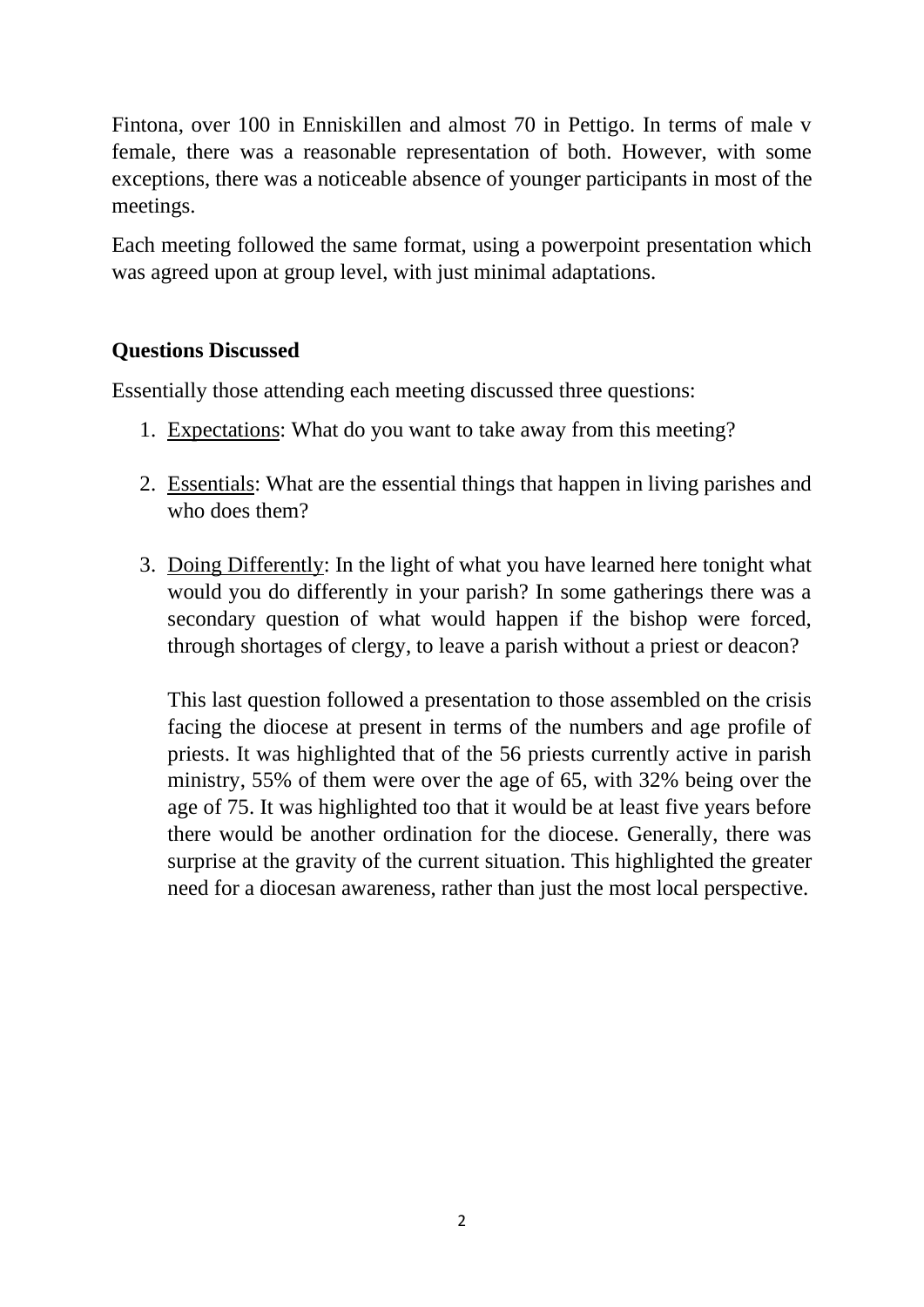#### **Overview of Responses**

## **(1)Expectations:**

- (a) That people's voices will be listened to.
- (b)That parishes would reach out to those whose voices are not being heard.
- (c) The beginning of an action plan for the future of the diocese and of parishes generally. A journey leading to a shared vision with coresponsibility for its delivery.
- (d)Reassurance that we will have a viable Church in the future.
- (e) The beginning of each parish having essential structures (councils / committees) that reflect the participation of the whole People of God locally. That the process would lead to a better use of the talents and expertise available in parishes and across the diocese.
- (f) That the Church locally would be a source of inspiration for people, especially young people. That what we achieve would lead to a strengthening of faith, a bridging of gaps and providing a greater sense of hope. Several suggested that there was a need for us to be strategic in this regard.
- (g)That, as a result of this process, much greater emphasis would be placed on catechetics and religious education and formation at all levels.
- (h)A recognition of the need for humility.

## **(2)Essentials:**

- (a) Sacramental Life mostly carried out and led by the priests or deacon but with help from laity as required (lay ministries).
	- o The lay involvement here included Ministers of the Word, Ministers of Holy Communion, choirs and musicians, sacristans, other volunteers, but also those involved in bible study groups which help people appreciated the Word of God as sacramental.
	- o Those who lead the Prayer of the Church (laity).
	- o Preparation of the liturgies (where there are liturgy committees).
	- o Preparation for the Sacraments is shared between priests, teachers, parents and other lay people where are pre-sacramental groups.
- (b)Prayer Life Personal prayer, Eucharistic Adoration, Prayer Groups.
- (c) Education Boards of Management are almost al made up exclusively of lay people (in most parishes); Chaplaincy – some secondary schools have lay chaplains.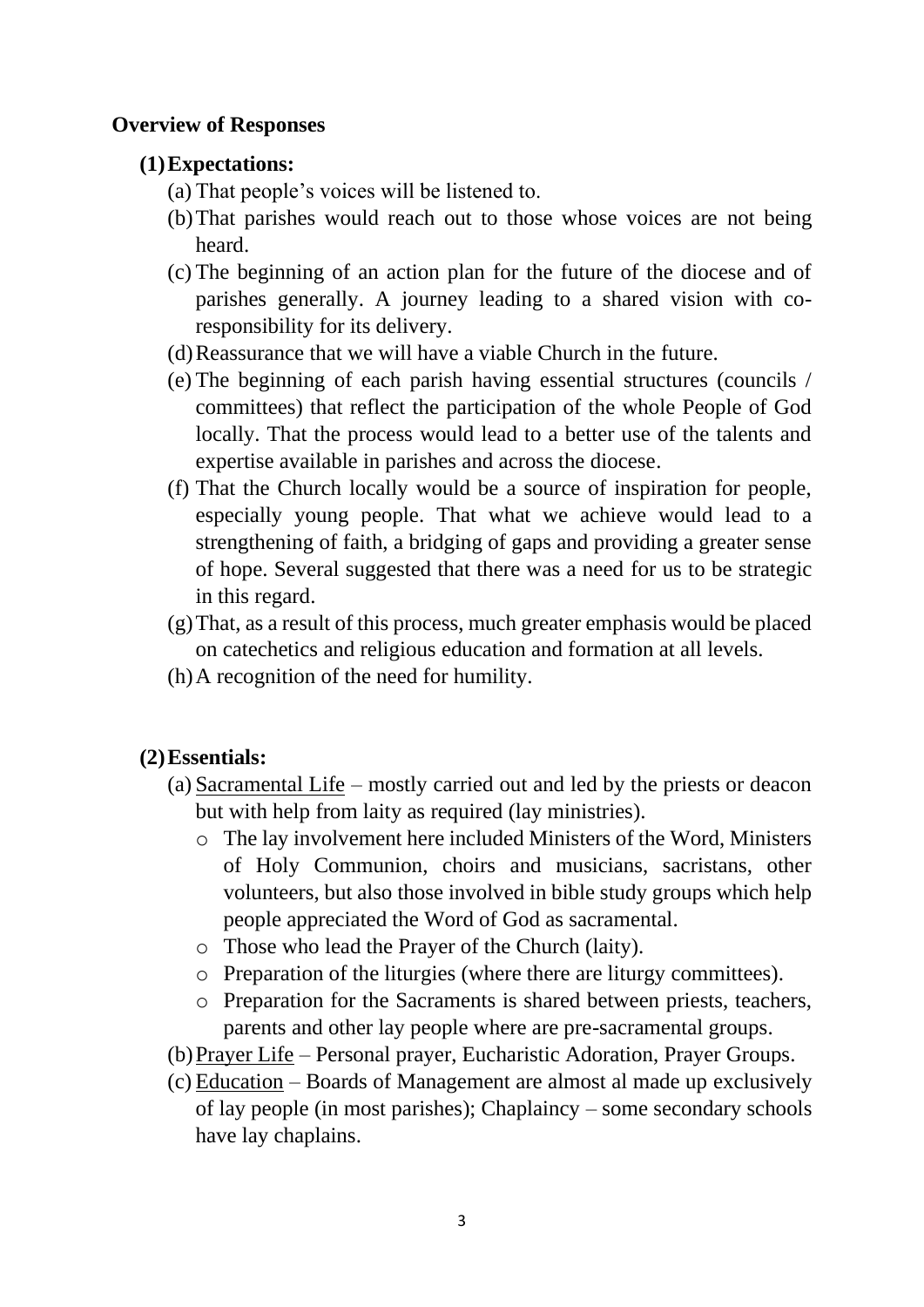- (d)Pastoral Care Visiting of the Sick (priests); Visiting the bereaved (priests and sometimes by members of bereavement groups where they exist); Safeguarding Committees (laity and priests); Helping people in need; Communications (increasingly laity – parish secretaries); pastoral care to schools; being a presence in the community. Inter-Church relations and initiatives (laity and clergy).
- (e) Administration Parish Office is a big addition to parish life; Finance Committees, Property Committees, Financial Planning, Communications, Maintaining and caring for our sacred spaces, ensuring compliance with charities legislation.
- (f) Good things some said that, alongside daily Mass, liturgies in the parish without a priest is a good thing; other good things included the John Paul II Awards and many of the essential things mentioned above.

#### **(3)Doing Things Differently:**

- (a) Lay Formation / Adult Religious Education / Skills Development-There was much discussion on the laity would take ownership of the parish. What does this mean? It will require a change of mindset on the part of both clergy and laity. It will mean lay people taking on much of what is now being done by the clergy. It will require commitment and a concerted approach to preparation and teamwork. It will require volunteerism and a recognition of the role of volunteers within the Church. It will require formation.
	- Lay formation would require training and ongoing formation, perhaps with parishes cooperating on this in terms of organization of training and renewal programmes.
	- The skills required would have to include planning and development, knowledge of the Church and its liturgy and its teachings.
	- Prayer life of laity is also a central question here too, so ongoing spiritual formation is vital. Comment was made at one meeting that time spent is prayer by members of all committees was necessary once a week. There is a need to protect the place of the Holy Spirit against the danger of power.
	- This leads to the question of ongoing adult religious education and faith development. Both these aspects need to be looked at in tandem.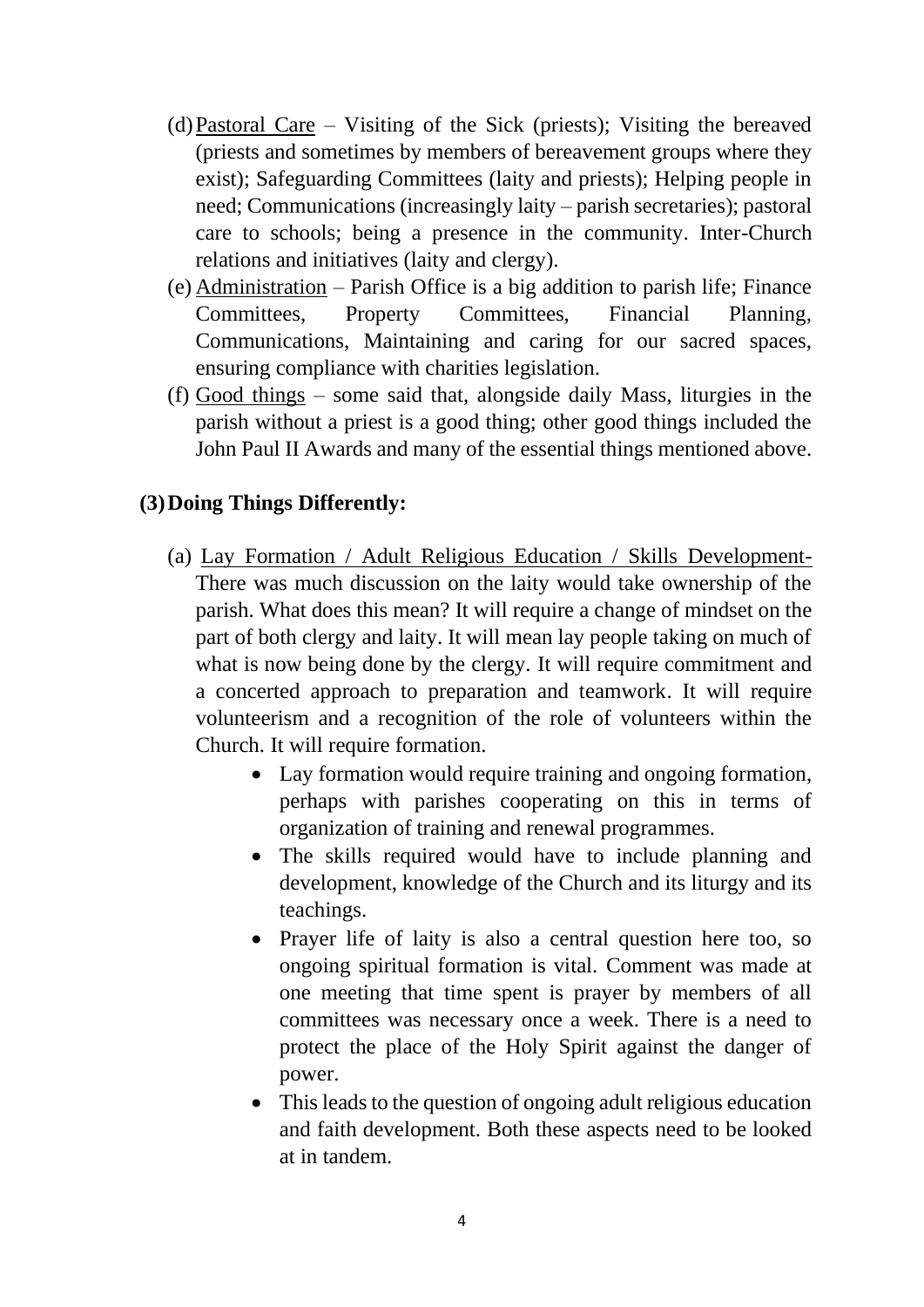- (b)Formation of Teams teamwork is required, whether within a specific parish or across a pastoral area or part thereof. These could include Baptism teams, Funeral Teams, Pastoral Planning teams etc. This is in addition to the routine committees. Again, formation and ongoing support is key here.
- (c) Catechetics and Faith Development for parishioners (especially young people) was mentioned by several speakers. So too was the formation and sustenance of faith groups, prayer groups. The re-introduction of Sunday Schools (in some form) was a proposal which came forward. This will therefore require the training of catechists – another team at parish and perhaps intra-parish level.
- (d) Developing Family Ministry helps to build the parish into a family of families. Programmes such as Do This in Memory can contribute to this, even if new ways may have to be found in the future to deliver it in every parish on the set dates (due to reduced numbers of priests for Sunday Masses).
- (e) The role of Deacons was mentioned in several of the meetings, including the exploration of the possibility of having women as deacons (not a diocesan function). Where there is a deacon at present, the ministry is greatly valued and has shown how things can be done differently and enable faith communities adapt to different circumstances.
- (f) Parishes working together instead of each parish doing things on their one and replicating which is going in adjoining ones. This could work in areas such as pre-sacramental preparation or some aspects of liturgy. This is also an aspect which needs to be taken into account in the revision of Mass times, in order to give people more options and to ease burdens on priests. Parishes working together can also help to improve best practice.
- $(g)$ Openness to Vocations The need for vocations and prayer for vocations was highlighted in all meetings. Use of modern technology, the teaching of the Catholic faith, together with prayer and witness were all mentioned.
- (h)Care for Priests was mentioned at several of the gatherings. Whatever new arrangements are put in place will have to take account of the numbers and age profile of our priests and respect their capacity to take on new tasks.
- (i) Lay-Led Liturgies This would help people not to be totally dependent on priests. It would also allow for small Catholic communities to maintain a presence in a church and area.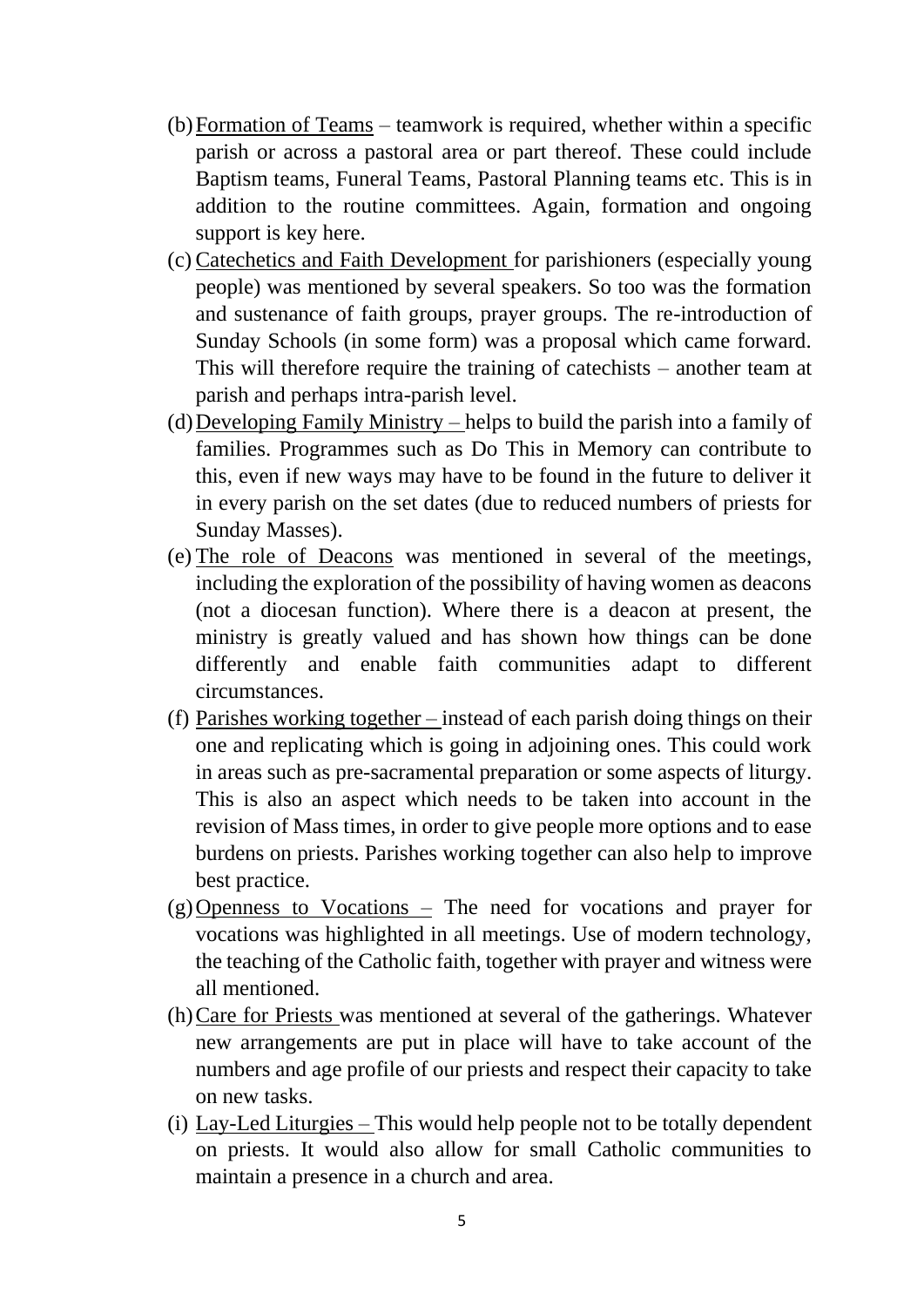- (j) Improved communications at all levels within parishes (including schools, primary and post-primary), between parishes and within the diocese as a whole. Continue to develop new ways of communicating and outreach. For example, each parish should have social media platforms today. A review of present methods would be useful. Seeking feedback from parishioners can also be very useful; it nurtures involvement. Also, communications will play an important part in faith formation through online means and social media, as well as outreach to the lapsed.
- (k)Children's Liturgies The need for greater provision for children's liturgies was highlighted at some of the meetings. In doing this, provision will have to be made for lay-led approaches and safeguarding.
- (l) Social Dimension It would help to build community if some social events could be organized after Mass, from time to time. Other social events could also be arranged.
- (m) Youth The report from one gathering in particular mentioned the excellent contributions made by younger people who were involved in Clogher don Óige. The involvement of youth in the faith, liturgical and social life of the parish was highlighted everywhere. The absence in many of our parishes of anything for teenagers and those in their 20s was also a concern. So too was the absence of young people from the sacramental life of many parishes. How is it that so many of them contribute so generously to sports organisations and don't feel as welcome in the parish? What do we need to do differently at parish level? Young people need to be consulted on their concerns and the feeling is that they would bring to the conversation issues and questions concerning justice and care of the earth in a way that the local parishes don't. Is there merit is a more concerted diocesan or even national approach to this question? Above all, we need to learn how to engage with young people today in terms of faith and linking faith with justice and the environment.
- (n)Lapsed Reaching out to those families and individuals who have lapsed in the practice of the faith has to be a priority for any diocesan plan. How this is done may vary from parish to parish and cannot be dependent on the clergy alone. Nonetheless, faith programmes and parish activities need to always be configured in such a way that the invitation to be part of the faith community is always to the forefront.
- (o)Administration Parish Offices, where they exist, have become a great hub and resource for parishes. Some parishes do not have the resources for such facilities. However, given the increased level of compliance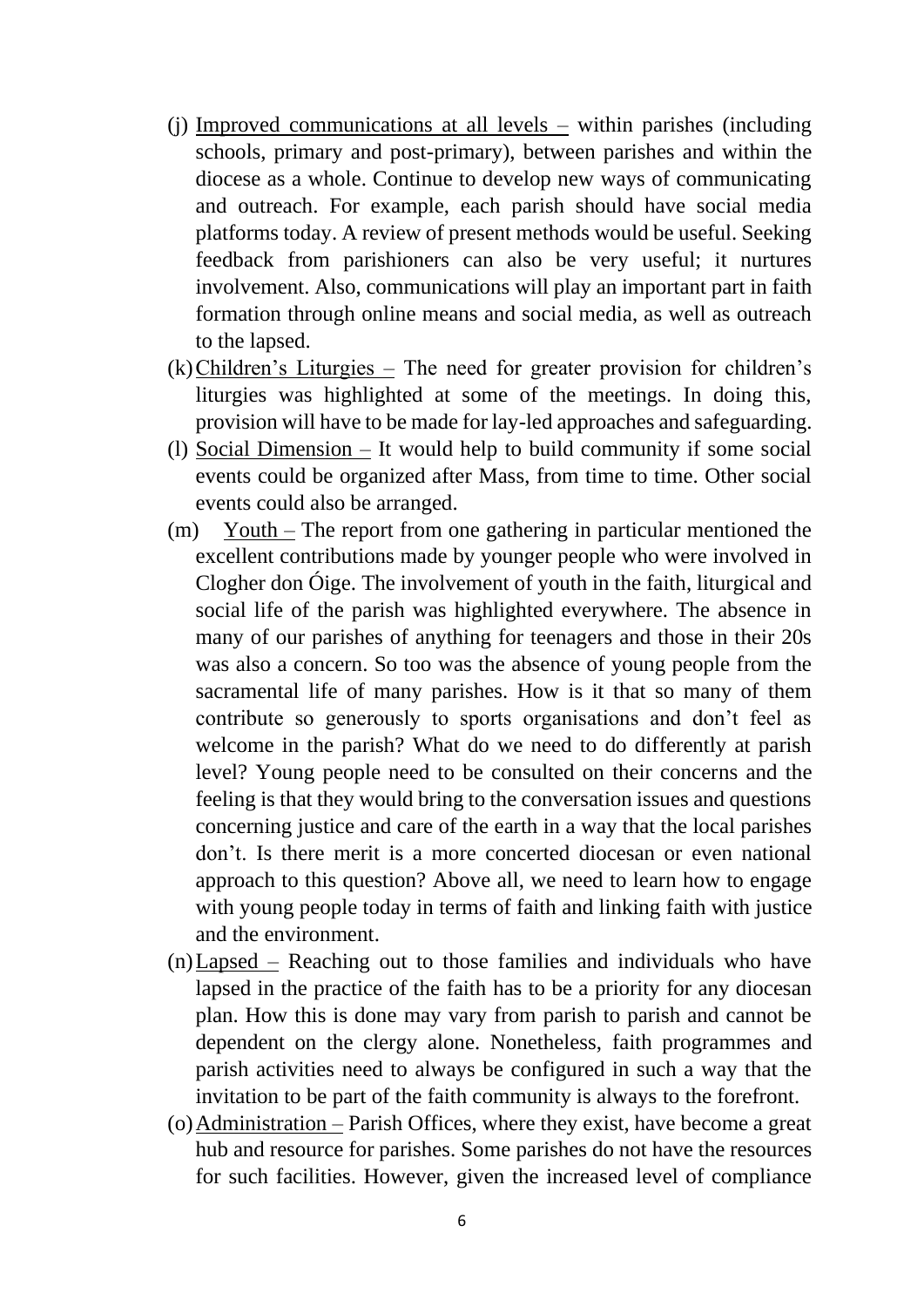needed for legal, financial and other purposes, it is perhaps worth considering having some way of sharing these resources between parishes in a way that is financially viable and resourceful.

## **Conclusion:**

The enthusiasm with which people shared their ideas and the sincerity with which concerns were expressed was one of the hallmarks of these meetings. Above all, the meetings showed that the Diocese of Clogher has parishes that are alive and active. Yes, these parishes will require changes in the way in which they operate at present in order that they can continue to be places of faith, hope and love; sacred spaces where the joy of the Gospel can be proclaimed and the Lord's great sacrifice of love celebrated and where the love and mercy of Christ is made present through the sacraments and pastoral care into the future. Reaching out to those whose practice of the faith has lapsed and to young people needs to be a priority.

These gatherings have highlighted that there is a need for people to be trained to take up a variety of roles in pastoral ministry; from the celebration of the Church's liturgies and other prayer moments to catechetics and sacramental preparation, to mention just a few. Changes in the methodologies used to deliver pastoral care and services is one thing. But renewing and sustaining a sense of Church, of Christ's living presence in a fast-changing world, is another. This has been brought into stark relief by the Covid-19 pandemic and its impact, positive and challenging, on the Church and wider society.

Another consideration must concern young people and their desires and expectations of the local Church. Had a separate survey been carried out among young people, what different types of issues would have emerged? A focused engagement (survey or otherwise) with young people needs to be considered as part of this dialogue process.

All of this allows us to reflect; that dialogue must continue, in whatever form is possible. It is important therefore that the information flow which this phase has produced should continue to be shared with those who took part and reflected on accordingly, so that the next steps of this journey may be shared in a spirit of togetherness as we walk along 'in a manner worthy of the Lord, to please him in all respects, bearing fruit in every good work and increasing in the knowledge of God' (Col. 1:10).